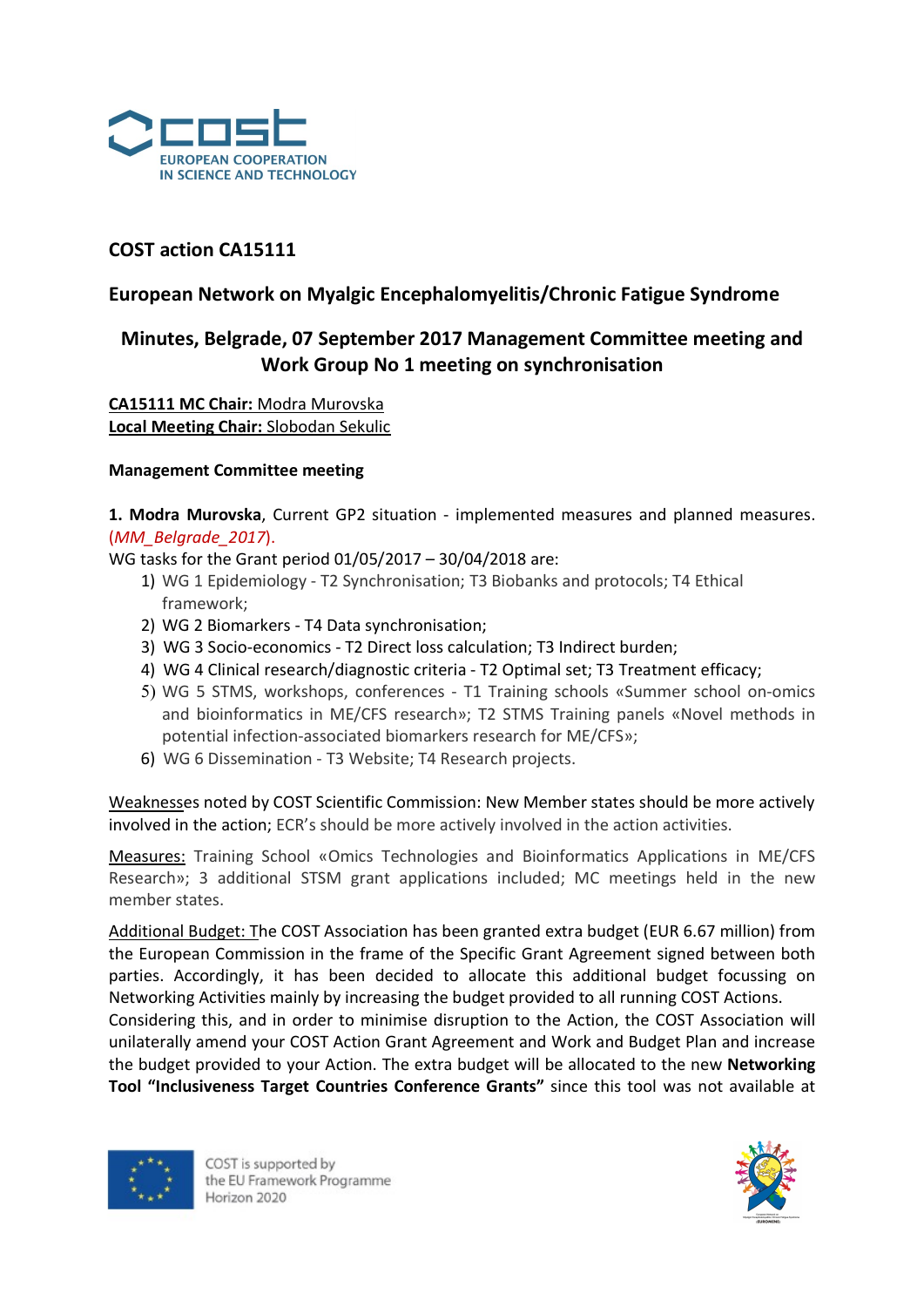

the time of preparation of Work and Budget plan, and considering that Inclusiveness Target Countries spending remains a priority.

2. Evelina Shikova, Enrica Capelli, Information on Training school in Pavia - a review, problems to consider when organizing next school, evaluation from the trainers and trainees side (Evaluation Questioner's summary). (MCmeeting WG5 Shikova Belgrade; Training school feedback).

Training school entitled:"OMICS TECHNOLOGIES AND BIOINFORMATICS APPLICATIONSIN ME/CFSRESEARCH" took place from 17th to 22nd July 2017 in Pavia. Purpose of training school was dissemination of the knowledge on the latest generation technologies to increase the skills of Early Career Investigators (ECI) involved in ME/CFS research for biomarker discovery using theoretical and practical sessions related to next gen technologies, miRNA identification and quantitation, microbiota characterization and bioinformatics. 15 people attended training school. Only two of them had attended previously similar training school. Training school was marked as relevant from 14 attenders, 12 of them marked facilities and logistic of the training school as excellent or good. Most appreciated (usefull) topics were: new methods/new informations (bioinformatics; metagenomics/microbiota; miRNAs) for 11 attenders, exchanging/share experiences for 3 attenders, pitfalls in ME/CFS research for one attender. Most common suggestions were: more informatic modules with practical sessions, and more practice (analysis of miRNAs).

3. Els Tobbak, Carmen Adella Sirbu, current situation with STSM. The question how to increase activity of ECIs in participating countries was discussed. For next round of STSM so far four applications has been identified and two applications submitted. It is suggested to inform all young carrier researchers in the field of epidemiology, biochemistry, neurology, internal diseases, and infectious diseases of possibility to learn more about Myalgic Encephalomyelitis/Chronic Fatigue Syndrome thru STSM in representative European Medical Institution. Possibilities for STSM are identified in LSHTM - 2 places, minimum for 2 weeks on clinical and epidemiology research (Training on diverse aspects of clinical/epidemiological research in ME/CFS; or biobanking) and in Oslo, Norway - 5 days stay in Oslo including the possibility to learn about clinical practice and research about CFS/ME. The program will be adapted to the applicant's interests being either mostly clinical practice or research (Hosts: the National Advisory Unit for CFS/ME, Rh, the CFS/ME Centre, Aker at Oslo University Hospital by Elin B Strand and Ingrid B Helland and the University of Oslo, Medical Faculty, Dep of Health Sciences by Prof. Anne Marit Mengshoel). Department of Health Sciences employs an interdisciplinary scientific staff with backgrounds as health professionals, from medical sociology and humanities working broadly with clinical research as well as more theoretically. This involves the research group SELF-MANAGEMENT where the members mainly have a background as health professionals. The research group aims to perform clinical relevant research related to self-management for various patients with chronic illnesses. The aim is to develop knowledge about how it is like to live with chronic illnesses and for health professionals to work with these patients.



COST is supported by the EU Framework Programme Horizon 2020

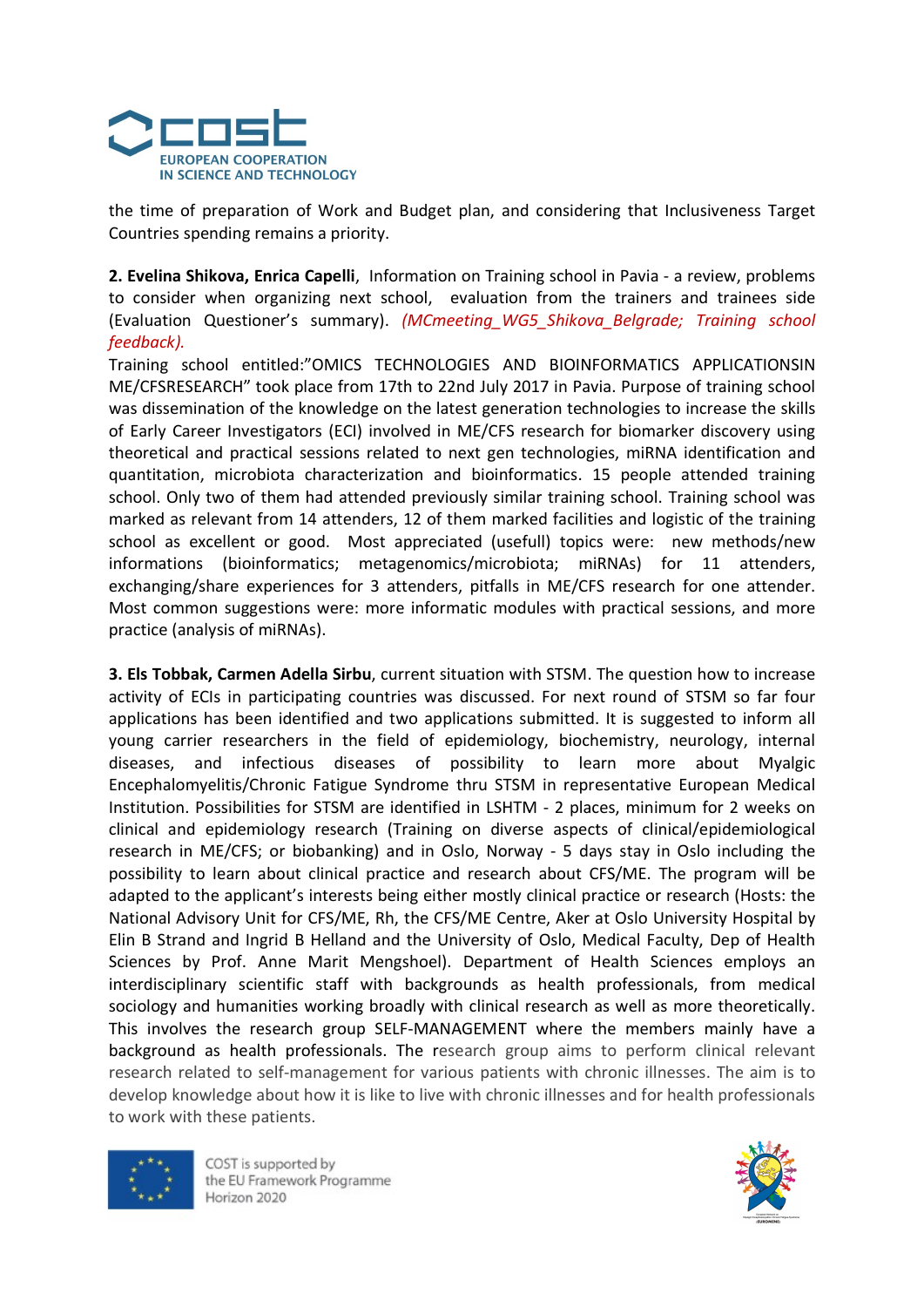

National Advisory Unit for CFS/ME, Rh, and OUS is a national resource institution for CFS/ME. The Advisory unit has presentations all over the country on research, diagnosis as well as multidisciplinary counselling. The CFS/ME center is a clinical unit with an out-patient clinic and a ward for severe ill patients. In addition a biobank and a thematic register with ongoing data sampling is part of the Centre. There is also collaboration with various research groups and a close collaboration between the advisory Unit and the CFS/ME Centre.

. In this invitation our contribution will especially focus on:

- CFS/ME diagnosis/exclusion;
- multidisciplinary CFS/ME counselling;
- CFS/ME thematic register and biobank sampling and associated research;
- fatigue in chronic illnesses;
- patient-reported outcomes;
- effect studies on non-pharmacological therapeutic approaches;
- qualitative interviews of patients' illness experiences.

4. Lorenzo Lorusso, Evelina Shikova, Interaction with the COST Office Representative SILVIA ALEXE on dissemination (what is done, how to increase dissemination activity).

5. Jesus Castro, Slobodan Sekulic, Activities of WG1 after Barcelona meeting (what is done, results).

Activities were related to publishing first paper of the WG1. Article related to raising awareness about MS/CFS in Serbia was published in Journal Medical Data: Sekulic S, Petrovic A, Redzek-Mudrinic T, Pericin-Starcevic I, Murovska M. Raising awareness about chronic fatigue syndrome in Serbia. Medical Data 2017; 9(2): 75-79. For the second paper activities were related to search relevant databases (MEDLINE, SCOPUS, WEB of SCIENCE), quality assessment, data extraction and analysis. Manuscript is written and it is in preliminary stage.

6. Carmen Scheibenbogen, Enrica Capelli, Activities of WG2 after Barcelona meeting (what is done, results). (EUROMENE\_WGBiomarker\_Belgrad\_7.9.17)

Survey in EU countries existing data on potential biomarkers in ME/CFS: Immunological, infectionassociated, neuro-imaging. Milestones: survey data on existing biomarkers and detection approaches, protocols of meetings – synchronisation panel and personalised care roadmap. Deliverables: guidelines for usage of infection-associated biomarkers in ME/CFS diagnosis; guidelines for usage of immunological biomarkers in ME/CFS diagnosis; evaluation scales for assessment of neurological symptoms associated with ME/CFS and usable in diagnosis. Achievements is published article: Carmen Scheibenbogen, Helma Freitag, Julià Blanco, Enrica Capelli, Eliana Lacerda, Jerome Authier, Mira Meeus, Jesus Castro Marrero, Zaiga Nora-Krukle, Elisa Oltra, Elin Bolle Strand, Evelina Shikova, Slobodan Sekulic and Modra Murovska The European ME/CFS Biomarker Landscape project: an initiative of the European network



COST is supported by the EU Framework Programme Horizon 2020

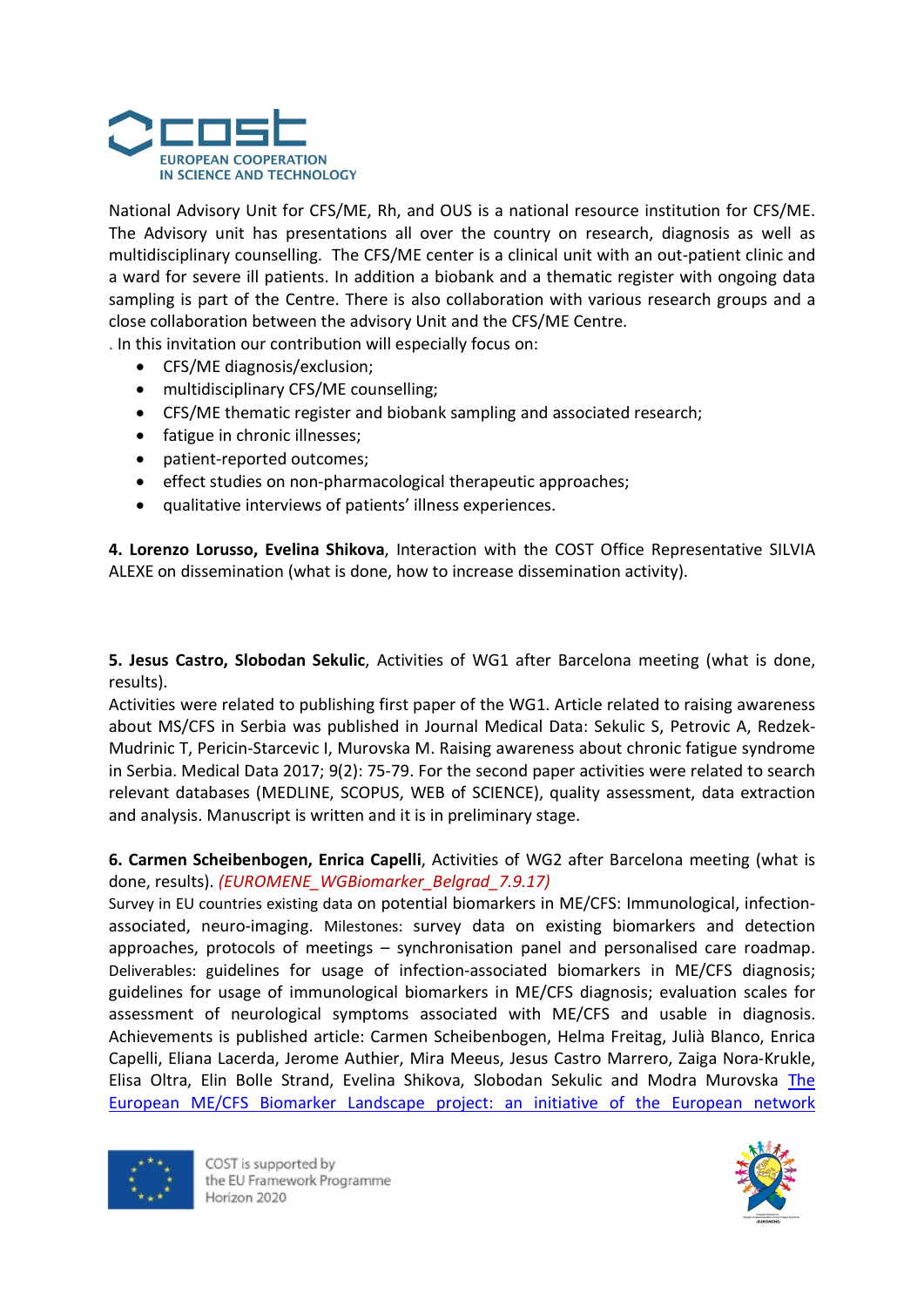

EUROMENE Journal of Translational Medicine 2017 15:162. Current work in progress is  $-1$ . Establish special interest groups: identify markers of interest, confirm in small/larger cohort studies, write reviews (autoimmune markers, persistent infection markers, genetic markers, immune phenotype markers, complement markers, metabolic markers); 2. Survey on neuroimaging in Europe. 3. Presentation of achievements from interest groups and neuro-imaging during Biomarker Meeting on February 2. 2018. in Sofia. Further planned activities: Develop a roadmap for Task 4 (to discuss and analyse the existing data on biomarkers usable for laboratory and objective clinical diagnosis of ME/CFS, to promote synchronization of biomarker panels and interpretation, to evaluate digitalization and big data capabilities).

7. Elin Bole Strand, Jerome Authier, Activities of WG3 after Barcelona meeting (what is done, results).

8. Derek Pheby, Activities of WG3 after Barcelona meeting (what is done, results). (Note re WG3 220917).

All participants were informed about changes in MC and WG3 Vice-chair. Task was to estimate the burden of ME/CFS to society and provide long-term trend estimates for societal impact. It appears that no European country collects these data routinely or systematically with respect to ME/CFS. There are problems of interpretation of published material. Very little literature is published relevant to the tasks. Considerable problems of interpretation, because of lack of comprehensive case ascertainment, lack of consistency of case definitions, impact of case definitions on prevalence estimates. Therefore there is a need for: pan-European agreement on a case definition for ME/CFS, consistent methodology to be developed to enable comparable prevalence data to be collected in all participating countries.

9. Lorenzo Lorusso, Anne Marit Mengshoel, Webpage, information and involvement of SMS and patients organizations. Current organisation of web pages provides adequate information about EUROMENE COST Action and dissemination of relevant data.

10. All MC members, International conferences/congresses, local activities (activities in the participating countries) planned during GP2.

11. Other issues (prepared and submitted projects, next MC meeting etc.). Prof Evelina SHIKOVA-LEKOVA informed management committee about progress of preparing next meeting: Sofia/February 8, 2018: MC meeting and WG2 meeting on synchronization.

#### Work Group No 1 (Epidemiology) meeting

Leader Jesus Castro-Marrero, Vice-leader Slobodan Sekulic

#### 1. Report on WG1 results.

Article related to raising awareness about MS/CFS in Serbia was published in Journal Medical Data: Sekulic S, Petrovic A, Redzek-Mudrinic T, Pericin-Starcevic I, Murovska M. Raising awareness about chronic fatigue syndrome in Serbia. Medical Data 2017; 9(2): 75-



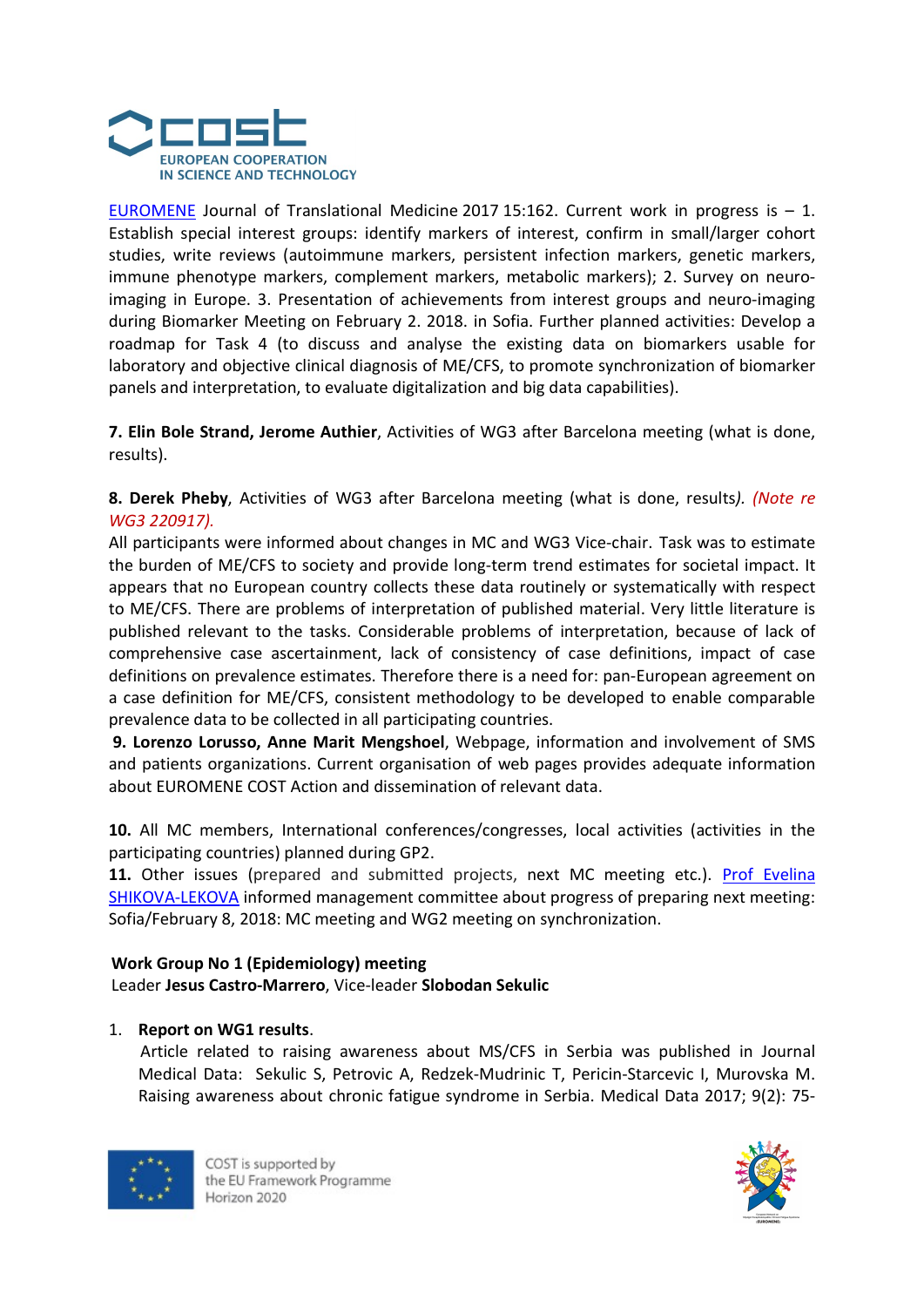

79. Manuscript "Prevalence and incidence of CFS/ME in Europe" is in final stage of preparation.

## 2. Activities of WG1 after Barcelona meeting.

Activities were related to publishing first paper of the WG1 and this was also the first published paper of this COST Action. For the second paper activities were related to search relevant databases (MEDLINE, SCOPUS, WEB of SCIENCE), quality assessment, data extraction and analysis. Manuscript is written and it is in preliminary stage. (20170907belgrade-meeting-review)

## 3. Problems that need to be addressed to activate the WG1 work.

Work in WG1 has already started. One article is published and second is final stage of preparation. Epidemiologist from Spain is first author of this manuscript, F. Estevez. To improve work it is necessary to obtain epidemiologists from other participating countries and make an epidemiology net to intensify the network activities. It is necessary to have real data about prevalence of CFS/ME in Europe.

## 4. How to involve real epidemiologists from participating countries?

Inform epidemiologist from countries involved in EUROMENE with lectures about existence of COST Action CA 15111, its aim and significance of ME/CFS. It is necessary to explain them that their work is critical in first steps of proper management of this syndrome.

- 5. How to collect current epidemiological data on ME/CFS epidemiology? It is necessary to determine prevalence in each country involved in EUROMENE. If there is no central registration unit for this syndrome in particular country it is necessary to determine prevalence of ME/CFS with random selection of the population and then stratification of the sample.
- 6. What should be done to increase visibility of ME/CFS epidemiology in Europe? Dr Adela Sirbiu from Romania will write manuscript about ME/CFS research in EUROMENE participating countries before and after they have entered the COST activity, including current status of the incidence, biomarkers, availability of biobanks related to ME/CFS. After 4-5 or 10 years this study could be repeated to evaluate what happens in meanwhile. It is necessary to make in each country national organisation of the patients with ME/CFS. Activities of those organizations should be directed toward informing society about this syndrome. Web presentation of the societies as well as of this COST Action will also increase visibility.
- 7. How professional and non-governmental organizations can help to increase the visibility. Professionals could organize series of lectures to health workers. Target group should be epidemiologists, neurologists, specialists for infectious disease and internal medicine specialists. Non-governmental organizations and patients organizations with various actions (concerts, public appearance with promotion) could give the input.
- 8. Clarification of the WG1 plan for the next GP2 period (till Sofia meeting). Finish the manuscript "Prevalence and incidence of CFS/ME in Europe". After that teleconference involving authors and epidemiologist is planned.
- 9. Biobanking in WP1. Make contact to existing biobanks. Get familiar with local ethic rules about access to materials from biobanks. Find the way to obtain material for ME/CFS study.



COST is supported by the EU Framework Programme Horizon 2020